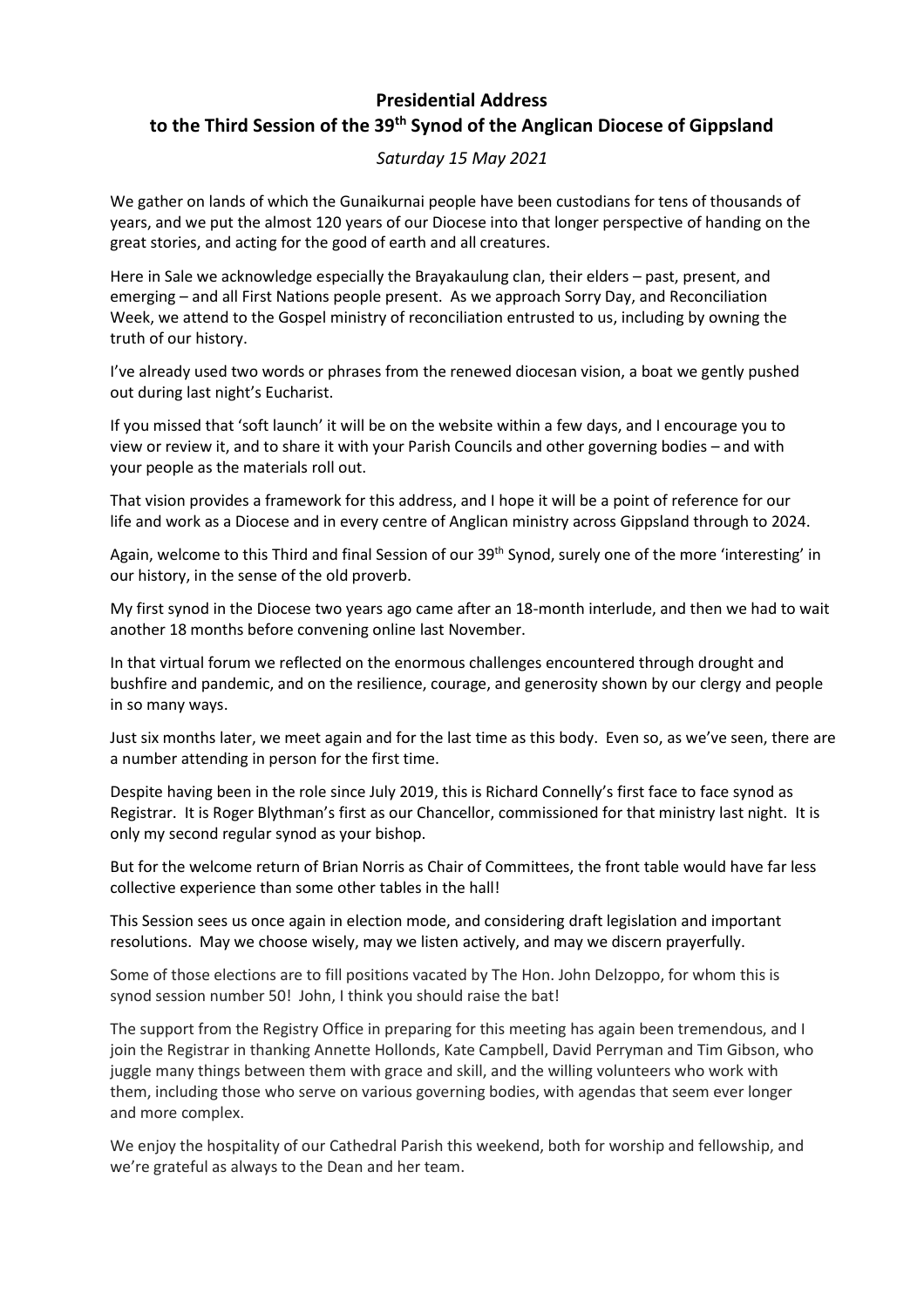Our renewed vision for the next four years is both descriptive and aspirational – a mirror and a lamp – in its three 'tag lines' for Gippsland Anglicans:

- Committed in Christ
- Connecting in Service
- Creative in Spirit

I'm sure you've all memorized that overnight, and yes, there will be a test later!

Roman Catholic Franciscan priest, Richard Rohr, writes:

The Christ Mystery [is] the indwelling of the Divine Presence in everyone and everything

 $\dots$  in Him every kind of life has meaning and has an influence on every other kind of life.<sup>1</sup>

Those familiar with Rohr's thinking will know that is not some exlusivist or colonising claim for the truths of Christianity over against other world religions.

From within the riches of our own tradition Rohr speaks this good news of radical inclusion – 'a cosmic notion of the Christ', he says, that 'competes with and excludes no one, but includes everyone and everything'.<sup>2</sup>

This is akin to the realization Peter's companions come to in last Sunday's reading from Acts chapter 10, when the Holy Spirit is poured out 'even on the Gentiles' – unthinkable for those early followers of the Way emerging from Judaism.

For our identity to be grounded in Christ, it must embody the diversity which reflects that gospel of inclusion: diversity received as a gift of creation itself, understanding better now what our First Nations People seem always to have known and respected, namely how critical biodiversity is to the earth's flourishing.

In Tuesday's federal budget – a hopeful one for rural and regional Australia in several respects – we welcome a \$32million lift in promoting on-farm biodiversity. We lamented the threat to biodiversity in the bushfires of 2019 and 2020. And yet we are often slow to embrace the God-given diversity of our own human condition.

One of the resolutions before us today from Bishop-in-Council relates to an interpretive preamble to Section 7 of our Code of Conduct, *Faithfulness in Service*, to the effect that those who would serve as church workers will not be deemed to be in breach of the Code only because (and I would underscore that word 'only') only because they are not in a relationship that constitutes marriage as provided for in Anglican rites.

This is not a kind of 'wooden horse' for the blessing of same sex civil marriages; a subject to which I will return. This is about two things: coherence between our policies and our practices; and not putting unnecessary barriers before people who are seeking to serve.

As Peter says to his astounded Jewish-Christian friends in that passage from Acts, 'Can anyone withhold the water for baptizing these people who have received the Holy Spirit just as we have?'

Whilst this resolution is not about baptism *per se*, it is about baptismal ministry. For years, we have been asking an ever-growing list of people to sign up to *Faithfulness in Service* as a condition of being cleared as a church worker.

And for years, we have been expecting people who are in faithful, committed relationships that either do not constitute marriage, or do not correspond with our church's doctrine of marriage, either to sign this with their fingers crossed, or to walk away.

Why should their conscience bear that burden?

<sup>1</sup> All citations from Rohr's *The Universal Christ* are those of Patrick Boland in *Every Thing is Sacred: 40 Practices and Reflections on The Universal Christ* (London: SPCK, 2021).

<sup>2</sup> As cited in Boland, *Every Thing is Sacred*, 25.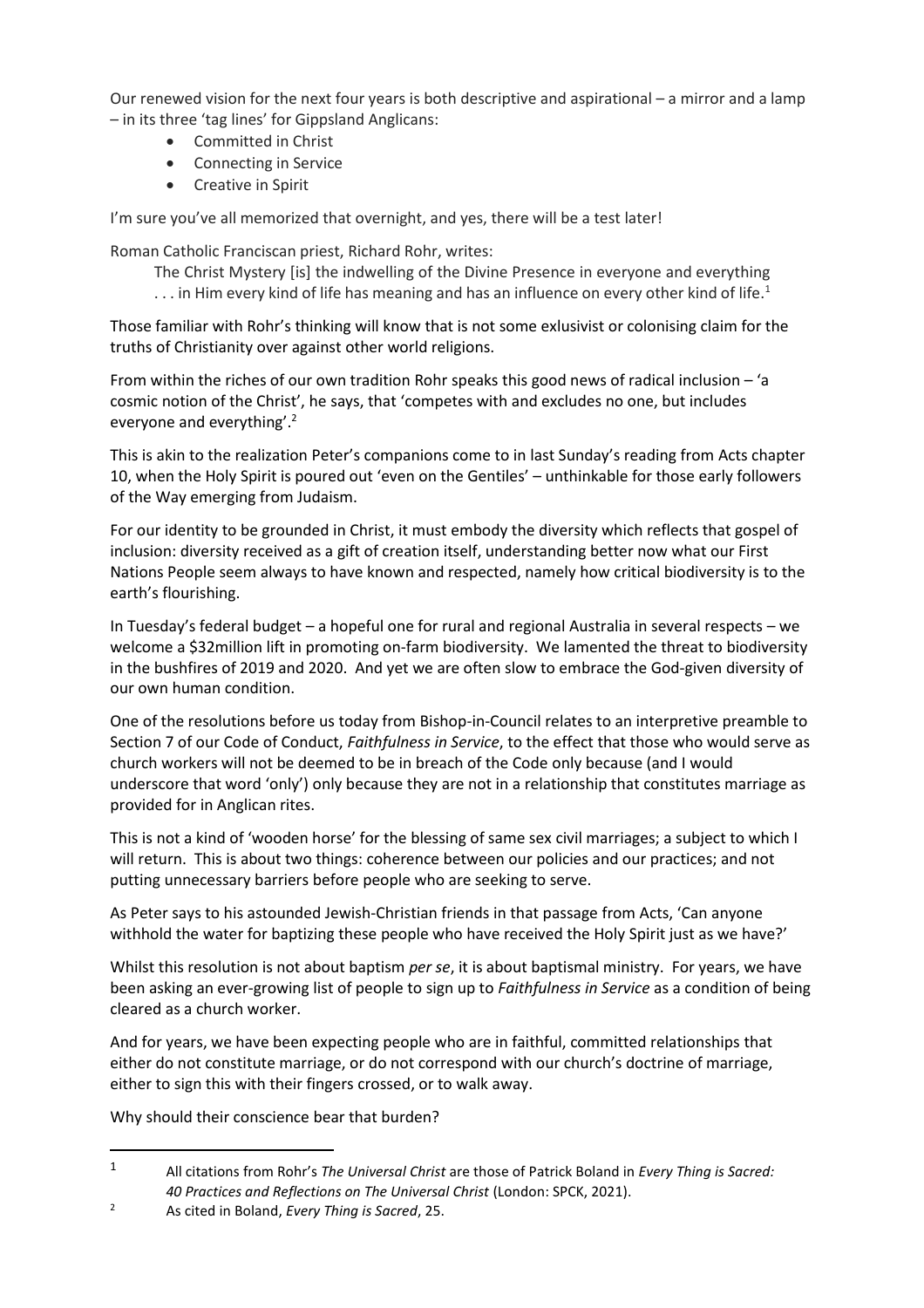Since 2017 this list includes those legally married to someone of the same gender. And until such time as we can bless such unions, any claim that we recognize them as marriages in a Code of Conduct lacks integrity.

The helpful background paper prepared by our Diocesan Solicitor, Viv Braham, whose contribution to so much of our legislation over more than two decades we gratefully acknowledge, explains the rationale for this resolution.

As Viv points out, we are not looking alter the text of *Faithfulness in Service*. We are seeking to clarify how two clauses in Section 7 will be applied in this Diocese when it comes to safe ministry clearances or alleged misconduct. Several other dioceses have made comparable amendments.

This Synod must form its own mind. My counsel is that a fit-for-purpose code of conduct would not exclude people only on the basis of a narrow interpretation of 'singleness', or an understanding of marriage that differs from that in our law.

When we introduced this resolution at the pre-Synod briefings last October, some of you were concerned about expectations that might apply to clergy in particular. *Faithfulness in Service* (§1) clearly states that, 'The personal behaviour and practices of pastoral ministry required of clergy . . . of the Anglican Church of Australia are specified in the Holy Scriptures as well as in its Constitution, canons, ordinances, the Book of Common Prayer and the Ordinal.'

Here again we see the importance of that word 'only'. This Code of Conduct is not the only standard of behaviour to which clergy are accountable. It does however provide a consistent set of expectations for all who perform a role with the church's actual or apparent authority – lay and ordained, voluntary or stipendiary.

To be committed in Christ is to commit to the ministry of all the baptised, and to remove obstacles to growth in belonging and believing, mindful as Rohr says of the influence we have, for good or ill, on every other life which has meaning in him.

The transparency of such a resolution is entirely in keeping with our commitment to safe ministry, which is also stated clearly in the renewed vision.

Like many here, I am often asked why we have to fill out forms and attend training sessions and submit to screening checks – especially those of more senior years who have been faithfully and safely volunteering all their lives.

Part of an answer from Synod's perspective has to do with me sitting earlier this week with a survivor of abuse that took place in this Diocese. I listened to her, prayed with her (at her request), and I apologized to her for our betrayal of trust – ours in the sense that we are structurally complicit in the systemic breach of a duty of care.

That was the third time in fewer than three years I have had the opportunity to meet in person with a survivor as the face of the organization that has so failed them. I doubt it will be the last. And for each of these people I have met, there are others who, understandably, do not seek such a personal response.

So, while these cases of abuse might be 'historic', their legacy is far from being behind us, and the journey of culture change from 'compliance mode' towards seeking best practice is ever before us. As Rohr says, 'obedience is usually about cleaning up; love is about waking up.'<sup>3</sup> We've done some much-needed cleaning up; now we need to open up to how the love of Christ would reshape us.

Unless our credibility in this regard is restored, our efforts at connecting in service are built on sand, and we have little authenticity when speaking into the big questions of our day – including speaking up for those without a voice.

<sup>3</sup> As cited in Boland, *Every Thing is Sacred*, 77.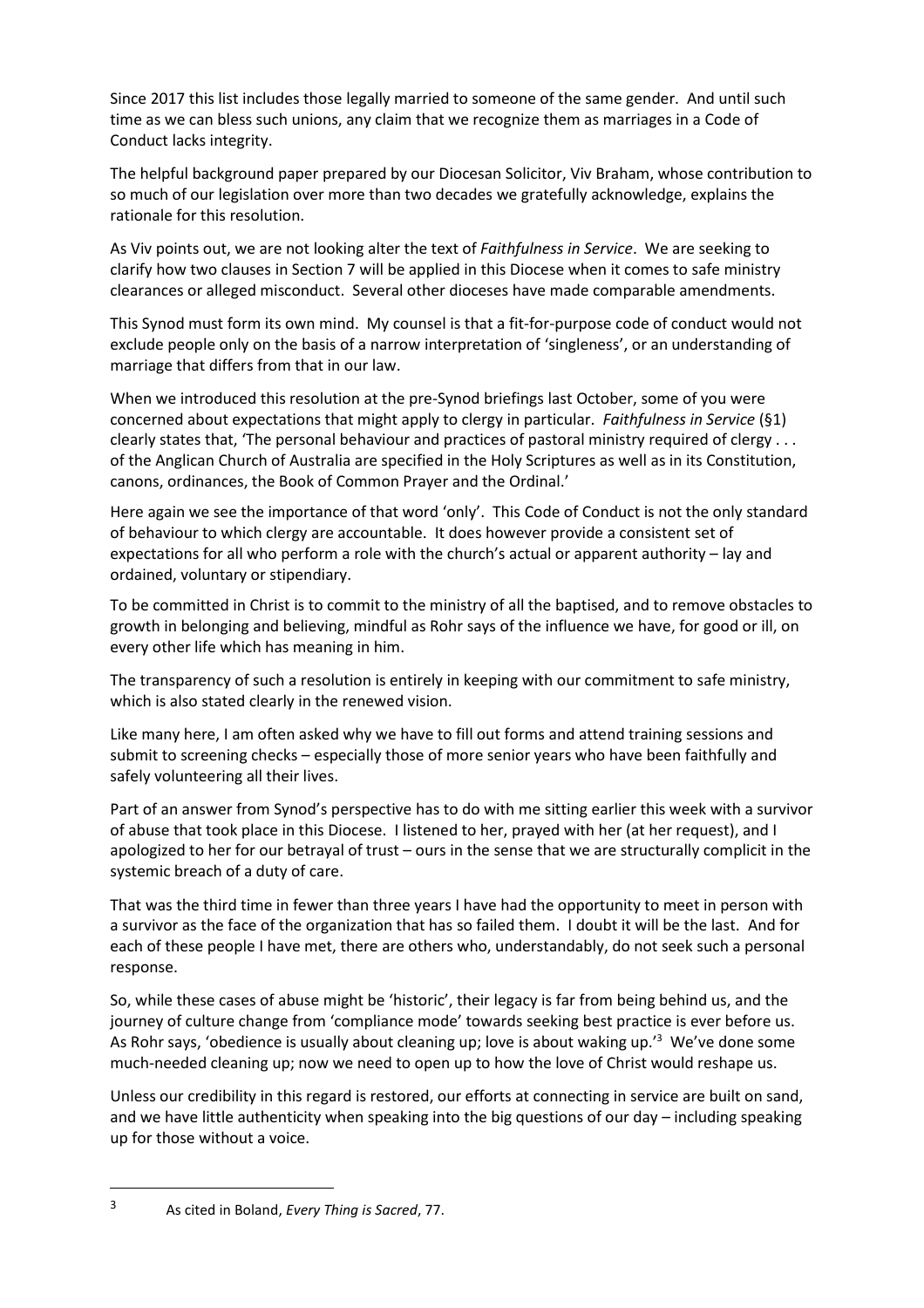This year we were audited by General Synod on the Safe Ministry to Children Canon. We welcomed that process, keen to benchmark, to improve protocols, and to shift our mindset, so that – as far as in us lies – this never happens in our Diocese again.

On a much more temporal frame of audit, when we come to consider our finances we will note that the vast proportion of last year's deficit can be attributed to redress payments as a result of civil claims, as is the case in the current year. In my time alone, roughly a million dollars that might have been directed towards missional activities and ministry has been disbursed in making reparation and meeting legal costs and Professional Standards expenses – as is appropriate if we are serious about reconciling where there is injustice or injury.

If therefore as a member of Synod you are asked why we need to do all this safe ministry stuff, please join me in giving an account of the hope that is within us: not least so we can say to everyone out there – hand on heart – 'here is the standard and consistency you can expect from Gippsland Anglicans'.

You will recall that our November Synod was the weekend following the release of the Appellate Tribunal's Opinion on the matters referred to it last year, finding (by a five to one majority) the use of The Canon for Services to provide a liturgy for the blessing of civil marriages, including same-sex civil marriages, to be consistent with our Constitution.

On the Saturday morning of that Session I made a short statement,<sup>4</sup> and it seems timely to offer some further comments, for this goes go to our capacity for building up communities of care and trust.

The bishops have met several times since the Appellate Tribunal released its Report and are to meet again in a fortnight to continue what has been a charitable if challenging conversation.

For better or worse, General Synod has not been able to meet as planned last year or this; indeed it has not met since the Marriage Act was amended in 2017. There is consensus that General Synod is an important and appropriate forum for engaging with these issues, and plans are underway for a meeting mid-next year.

Notwithstanding the Tribunal's Opinion, restraint is being widely exercised. In the interests of unity, and of holding a space in which dialogue can be had with all of the sensitivity and respect it demands, I continue to call us to prayerful patience. This means that, as things stand, if a priest in this Diocese seeks my permission to bless a same-sex civil marriage under The Canon for Services, I will not authorize such a liturgy.

On a personal level that grieves me – both from a theological and a missional perspective, and I recognise the pain and frustration members of the LGBTQIA+ community and others will be feeling, along with those of you here and in our churches who find the prospect of blessing same-sex unions problematic for equally principled reasons.

So, in asking us to bear the open-endedness of this moment for a little longer, let me add that restraint applies in all directions, and that unity is not to be prized at any cost – that kind of 'peace where there is no peace', as Jeremiah puts it (6:14).

I say this mindful of Jesus' prayer for unity, which is our gospel text for tomorrow.

Our essential unity in him is given to us in baptism – a gift that must be treasured, hence the restraint. At the same time, such a gift must not be instrumentalized, whereby those who would act in good conscience, and in keeping with the Constitution as it has been interpreted to us, are not held solely responsible for any structural disunity which may follow. For the sort of unity to which Christ calls us – of the kind he has with the Father – is not a coercive unity, or one built upon fear or mistrust.

4

See the diocesan website: www.gippsanglican.org.au/assets/Presidential\_Address\_to\_Synod\_13\_November\_2020\_online.pdf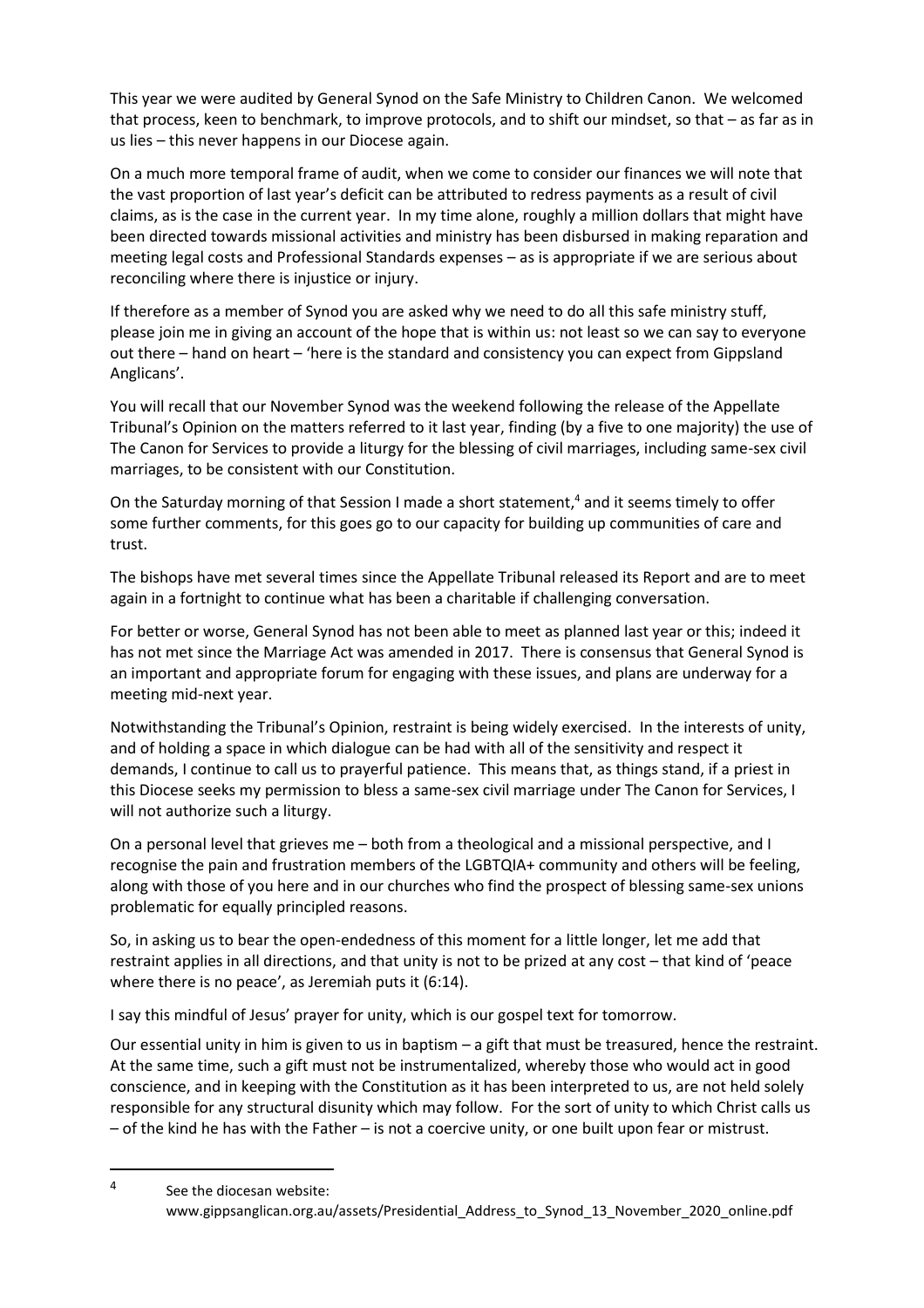Richard Rohr suggests we 'see oneness [when we] *look out from oneness*, instead of labelling everything as . . . in or out,<sup>15</sup> reminding us that 'Jesus came to show us how to be human much more than how to be spiritual.'<sup>6</sup>

For a significant minority of people, to be human is to be same-sex attracted, or to be gender nonbinary, or to be one or more of a host of identity markers that as a Church we seem to be ranking above our primary identity 'in Christ', in whom there is neither Jew nor Greek, slave nor free, male nor female (Gal 3:28).

For me, these are not salvation issues, though I recognize that for others they are, and I respect that view. As I see it, if we attend to the Book of Nature, and if we read it alongside and coherently with the Book of Scripture, understanding God to be in some sense the 'author' of both sources of revelation, then we are not dealing here with unrepentant sin that cannot be blessed, as has been argued.

We are dealing – and let us never lose sight of this – we are dealing with people's reality, which involves listening to people's lived experience. For how can we connect if we do not first listen and look – preferably outwards, from a sense of oneness? Only then can we presume to speak, and reconcile, and act. And that means we need to have those voices in rooms like this.

The 40<sup>th</sup> Synod of this Diocese will have to address these matters in ways the 39<sup>th</sup> Synod has not. I am committed to you, in Christ, to doing so in such a way as includes all voices, and preserves the unity of this household.

In the six months since we last met we have had two ordinations, three inductions and two commissionings; six people have entered discernment, several new Lay Reader licenses have been issued, and four people – lay and ordained – have been accredited as Mentors for the EFM theological education and reflection program.

These are among the many signs of Gippsland Anglicans being open to Christ's leading. We will hear more of this in the Bishop-in-Council Report, and in the reports from various diocesan outreach initiatives and mission partners. We will also be treated to a story of hope from each region during our reflective worship this evening.

In the absence of a suitable candidate for the Diocesan Development Officer role, Campbell Bairstow continues to consult for us, generously and effectively, exploring opportunities to collaborate on small and large projects.

One example that has arisen since Cathy Turnbull prepared her report as Missional Deacon to the Eastern Region is a piece of research currently underway with Beyond Blue, redesigning mental health resources for remote and regional areas following critical incidents. This large organization sought us out to partner with them on the strength of our bushfire response and our capacity to keep connecting during COVID. The collaboration attracts a financial contribution towards Cathy's ministry, and feeds into our ongoing reflection on what disruption has to teach us.

Disruption from the pandemic continues to be experienced beyond our shores. We are mindful of the terrible situation in India, and also of our nearest neighbours in Papua New Guinea where, as our diocesan missionary to Newton Theological College, Bishop Jeffrey Driver is helping that Church to build capacity. By trying some new ideas, and with the generous support of many, positive change is occurring in the lives of students there and the College's accreditation process is moving forward.

Such readiness to try new things is no guarantee of success. Nor should we define success simply in terms of what works, or goes on indefinitely. We know that the pace of change is increasing: what works today may not be effective in five years; just as what worked ten years ago may not bear fruit today.

<sup>&</sup>lt;sup>5</sup> As cited in Boland, *Every Thing is Sacred*, 25, original emphasis.<br><sup>6</sup> As cited in Boland, *Every Thing is Sacred*, 50

<sup>6</sup> As cited in Boland, *Every Thing is Sacred*, 50.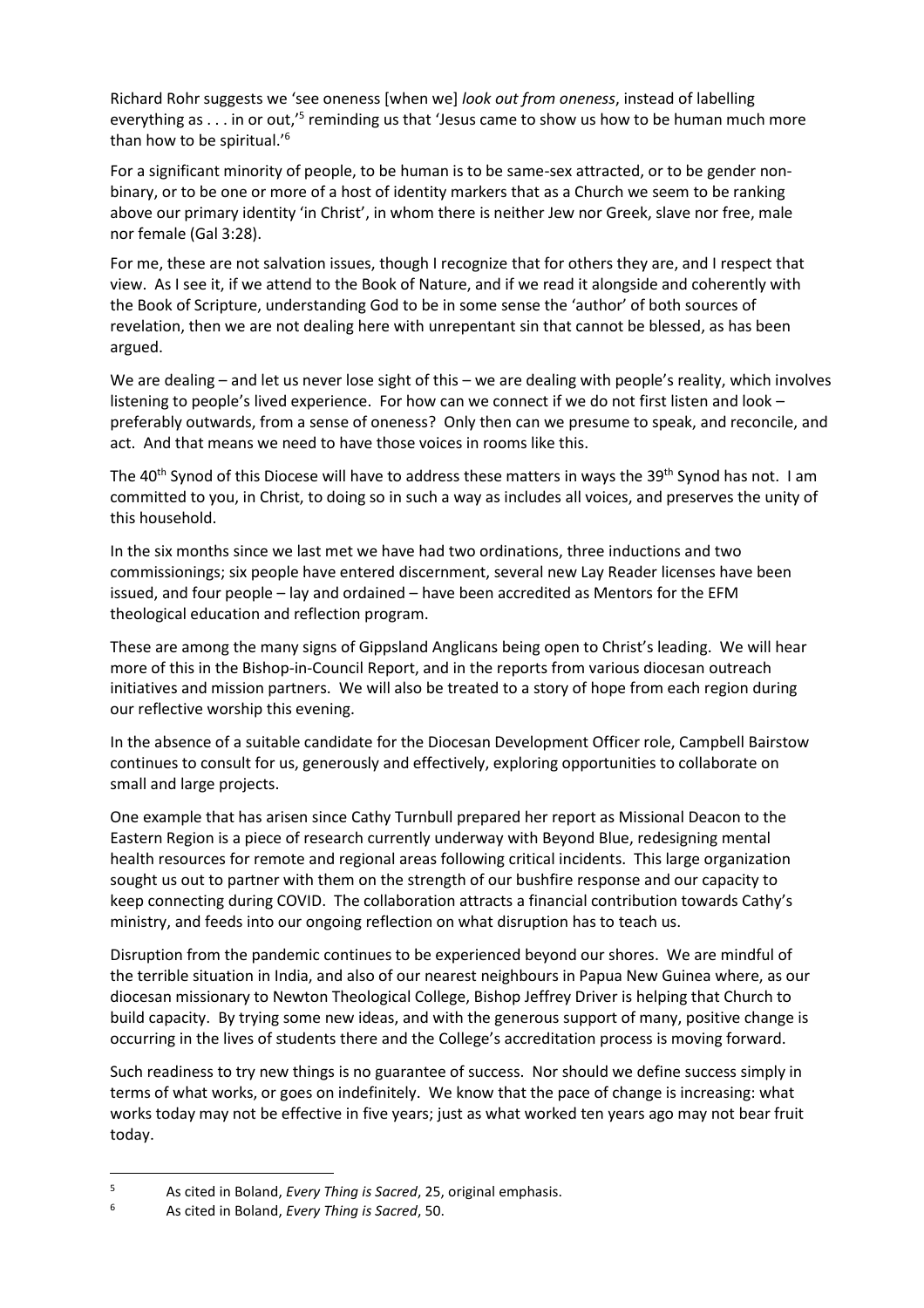Two of our more creative ministries in *Anam Cara* and Café 123 have come to a change of season. In each case their ending is a good news story. I'll let Kate Campbell, explain why that is for *Anam Cara* in presenting their report. For 123, the necessary closure of the café opened up a public discussion around how such a social enterprise might live on in new ways. This has drawn people together across churches, local government, and service organisations to co-operate and think expansively about future possibilities.

That sort of engagement with local communities is being replicated across the Diocese, as is clear from recent grant applications reviewed by The Anglicare Parish Partnerships Steering Committee – projects which show how parishes and ministry centres are creative in spirit, with careful and prayerful attention to context.

The Council of Anglicare Victoria also met recently, and we heard directly from some of the young people whose lives had been transformed by the truly relational and bespoke programs that helped them emerge from foster care with a sense of independence and dignity.

In our vision renewal process the importance of children and young people to our life and work came through again and again, often with a tinge of regret at their relative absence from our churches.

Forging new pathways for meaningful and culturally sensitive relationships with local schools isn't easy in the current environment, but we see it happening through strategic appointments and some good old ministry practices of bridge-building, visible presence, and meeting people where they are. Not everything needs re-inventing!

Alongside Christian schools like Kairos, our two Anglican schools in Gippsland are effective centres for the empowerment of children and young people. The opportunity to gently form hundreds of children (and their families) in Christian character and an Anglican ethos is precious, and we are blessed to have Principals and senior staff who are themselves devout Anglicans, well supported by chaplains, lay and ordained.

There is a huge body of work to be done in this demographic space, as we know just by looking around the hall. Yet we take great heart from these school reports, along with Alisha Moyle's in her role with younger people across the Diocese, just as I am encouraged by the frequent privilege of confirming children and young adults.

Again, those with ears to hear will have noticed that I have used quite a few words and phrases from our renewed vision during this address. I think I'm up to 19, and will award a chocolate bar to anyone who has clocked five or more! What might be the thing, or things, that stand out for you from this statement of identity and aspiration, which you might use as mirror and lamp in your setting to energise new or existing ministries, holding fast, and reaching out? That's 20!

Let me acknowledge here the Diocesan Staff and Executive teams for their input into the drafting, along with former *TGA* Editor Jan Down, among others.

The hope of those of us involved in distilling and shaping what is your work, is that – in the same way – we would see it being woven through everything we are, and do, and seek to become: whether it be the work of governance, tea-towel ministries, or at the pointy end of evangelism, such that – as Richard Rohr would say  $-$  'all is anointed';<sup>7</sup> all is offered up for that vision of human flourishing Jesus called the Kingdom of God. 21!

In the six months since we last met we have also been saddened by the loss of a number from our diocesan family whose lives of grace and service have embodied such a vision. We think especially today of: Rod Burney, Fay Woodward, Betty Milner, Jock Gibson, Christine Makin, Gwen Matheson, and others we name in our hearts or with our lips. May they rest in peace, and rise in glory.

I also need to let members of Synod know that Bishop Arthur Jones is gravely ill, and is expected to move into palliative care in coming days.

<sup>7</sup> As cited in Boland, *Every Thing is Sacred*, 25.